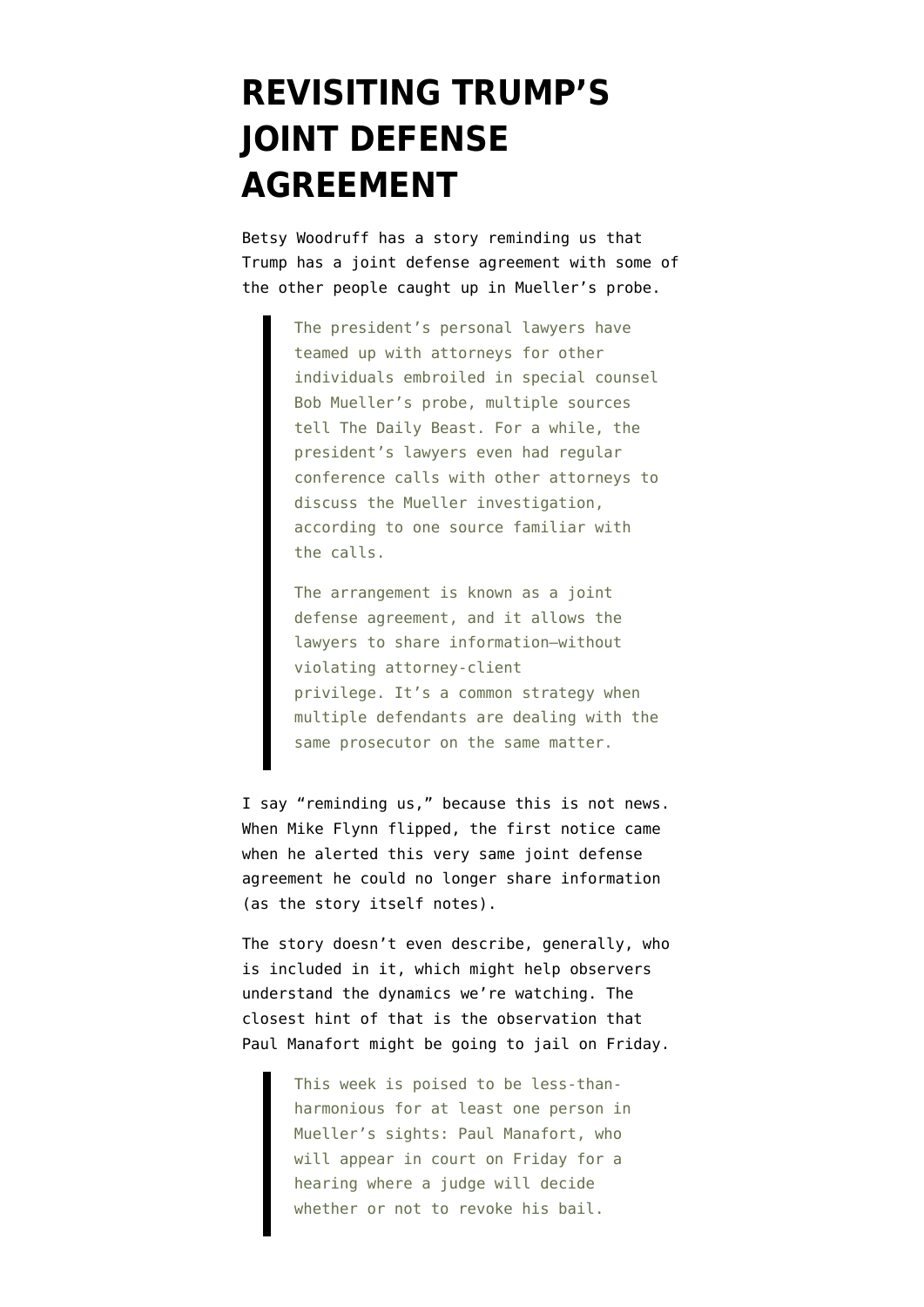The article doesn't even confirm that Manafort is part of the defense agreement. But Trump was bragging, back in January, that he had "decided that a key witness in the Russia probe, Paul Manafort, isn't going to 'flip' and sell him out, friends and aides say." That's the kind of thing Trump might have assurance about if Manafort were part of a joint defense agreement, particularly if — as has subsequently [been](https://www.nytimes.com/2018/03/28/us/politics/trump-pardon-michael-flynn-paul-manafort-john-dowd.html) [reported](https://www.nytimes.com/2018/03/28/us/politics/trump-pardon-michael-flynn-paul-manafort-john-dowd.html) — John Dowd offered Manafort a pardon (through one of his lawyers, in the kind of discussion lawyers might assume were shielded by a joint defense agreement) last year.

> The pardon discussion with Mr. Manafort's attorney, Reginald J. Brown, came before his client was indicted in October on charges of money laundering and other financial crimes. Mr. Manafort, the former chairman of Mr. Trump's presidential campaign, has pleaded not guilty and has told others he is not interested in a pardon because he believes he has done nothing wrong and the government overstepped its authority. Mr. Brown is no longer his lawyer.

Mind you, now we know that Mueller knows about such offers (because it's [one of the questions](https://www.emptywheel.net/2018/06/02/what-got-added-to-sekulows-list-further-obstruction-including-considering-of-firing-mueller-and-collusion/) they posed to Trump in March). That makes Trump's legal impunity for offering such pardons at least slightly more sketchy, particularly if he's pardoning someone so obviously corrupt as Paul Manafort. Add in the fact that Jared Kushner sold out Flynn last fall (which is reportedly what led him to flip), and Manafort may be less certain about Trump's reliability, even in spite of Trump's [Tweets](https://twitter.com/realDonaldTrump/status/1003266374473519105) suggesting FBI should have prevented him from hiring someone they were investigating back in 2016, posted with remarkable prescience! — on the eve of [the](https://www.emptywheel.net/2018/06/04/the-cat-moves-into-pounce-on-its-paul-manafort-cat-toy/) [latest setback](https://www.emptywheel.net/2018/06/04/the-cat-moves-into-pounce-on-its-paul-manafort-cat-toy/) in Manafort's case.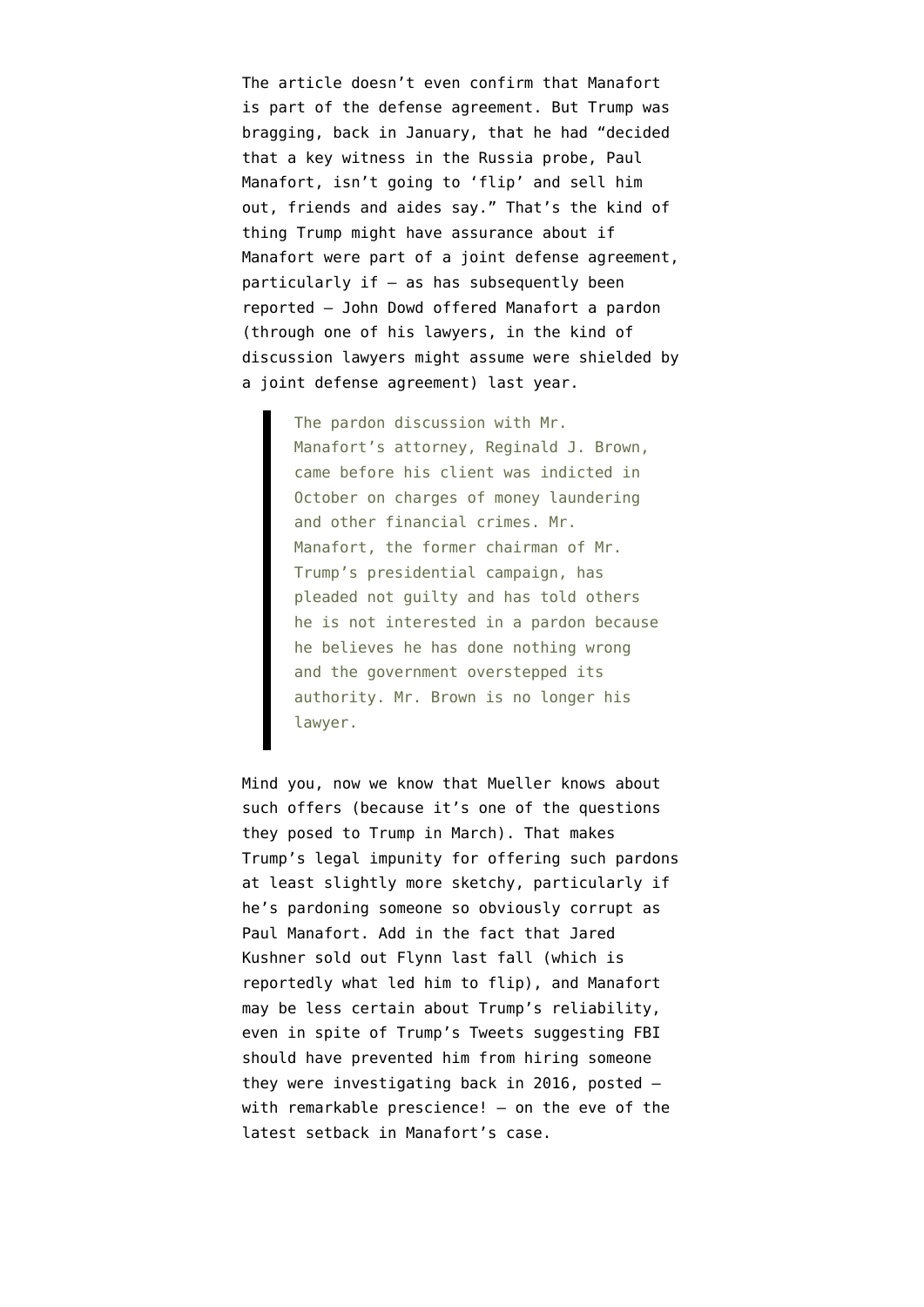

Still, the reminder that Trump and a number of subjects of this investigation have been comparing notes explains a lot we've seen since. It explains, for example, why Manafort has made such a diligent effort to get the court to disclose information to him– such as the [substance of warrant affidavits](https://www.emptywheel.net/2018/05/30/on-those-five-att-phones-manafort-wanted-to-learn-about/) to seize up to four other people's AT&T phone information, or [the other bullet points in Rod Rosenstein's](https://www.emptywheel.net/2018/04/24/muellers-entirely-redacted-three-bullets/) [August 2, 2017 memo](https://www.emptywheel.net/2018/04/24/muellers-entirely-redacted-three-bullets/) laying out the scope (at that point) of the investigation — that affects others likely covered by the defense agreement. It explains one advantage to Manafort of insisting on being charged in two jurisdictions: because it gives him [two bites at an attempt](https://www.emptywheel.net/2018/05/16/re-the-bogus-manafort-challenge-to-muellers-jurisdiction/) to challenge Mueller's jurisdiction.

The joint defense agreement also explains several other things we've seen, such as the coordinated messaging — particularly the planted narrative about Spygate — best explained by the coordination of Victoria Toensing armed with information only legally available to Trump.

Finally, it explains the delay in any charges related to the conspiracy between Trump and the Russians: once Mueller charges those issues, he will have to provide discovery about what he knows, which will then get shared back with others involved in the conspiracy. It appears he's primarily sharing that information (aside from in the form of questions to witnesses who appear before the grand jury) with those who've flipped. Even the questions he has posed to Trump are probably sharply limited to hide the main thrust of the conspiracy investigation.

That's why the stakes for Friday are so high (and the timing of this reminder that there's a